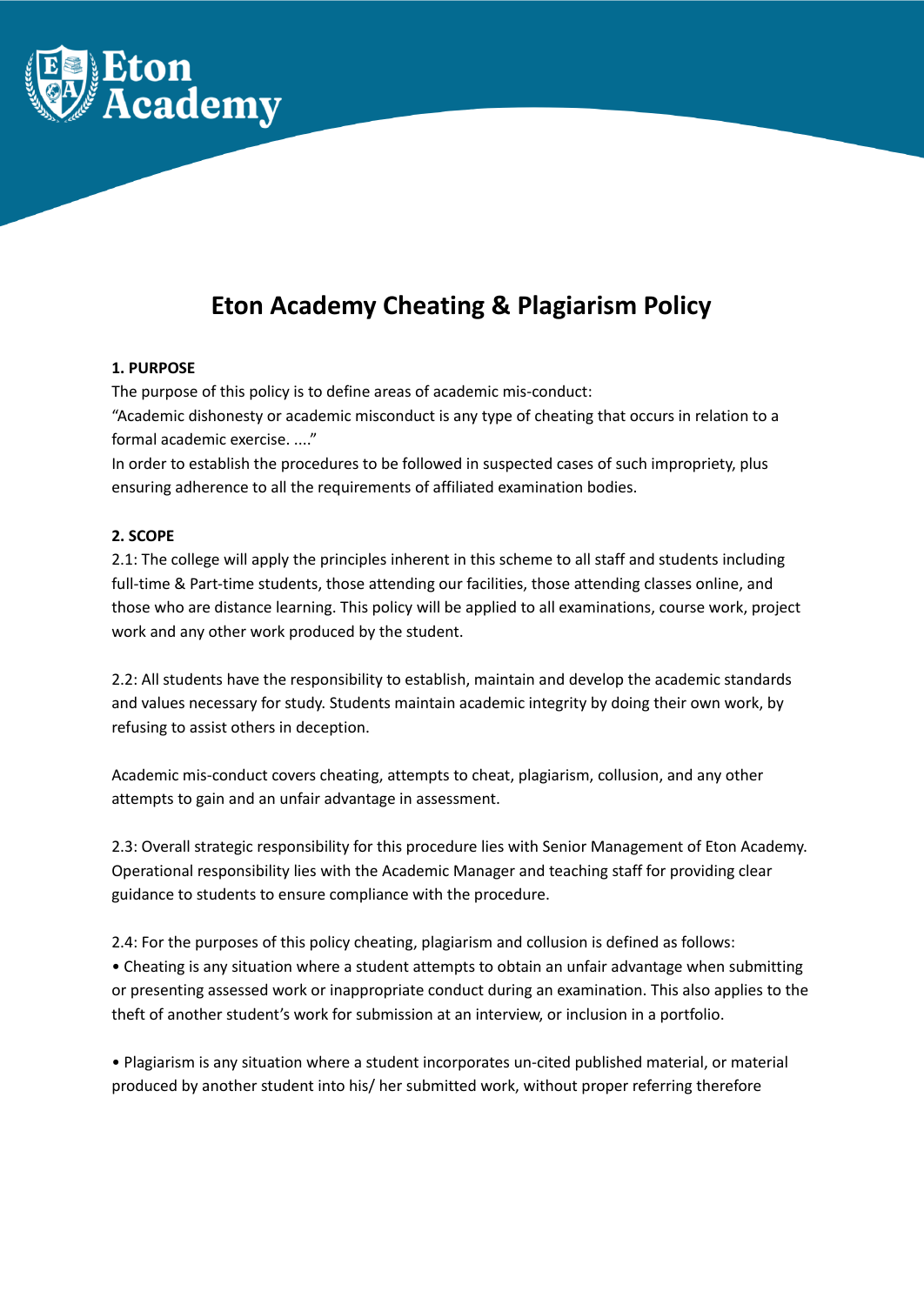

implying that it is their own original work. This also applies to the theft of another student's work for submission at an interview, or inclusion in a portfolio.

• Collusion is the knowing collaboration without official approval between two or more students in the preparation and production of work which is ultimately submitted by each in an identical or substantially similar form and/ or is represented by each to be the product of his or her individual efforts.

## **3. OBJECTIVES**

3.1: The college is committed to developing outstanding teaching and learning and providing world class customer service to meet the needs of all learners.

3.2: The college will ensure:

3.2.1: All students are aware of the college's position with regards academic misconduct and plagiarism both through the instructors and through encouraging the students to read the submissions guidelines document.

3.2.2: All suspected cases of internal cheating, collusion and Plagiarism are reported to the relevant person for appropriate action.

3.2.3: Any Misconduct during an examination, or external assessed activity, will be recorded on the appropriate report form, which is given to the appropriate individual, who will investigate the complaint and instigate the appropriate procedure. The decision will be circulated to the appropriate heads of department and the student.

3.2.4: The college conducts a fair and objective investigation into the complaint.

3.2.5: The college will ensure that the student has the right to fully participate in any investigations.

3.2.6: The college will ensure that the student has a right of appeal to the college/ or awarding body/ institution.

3.2.7: The college will ensure that all appropriate rules and regulations will be adhered to during this process.